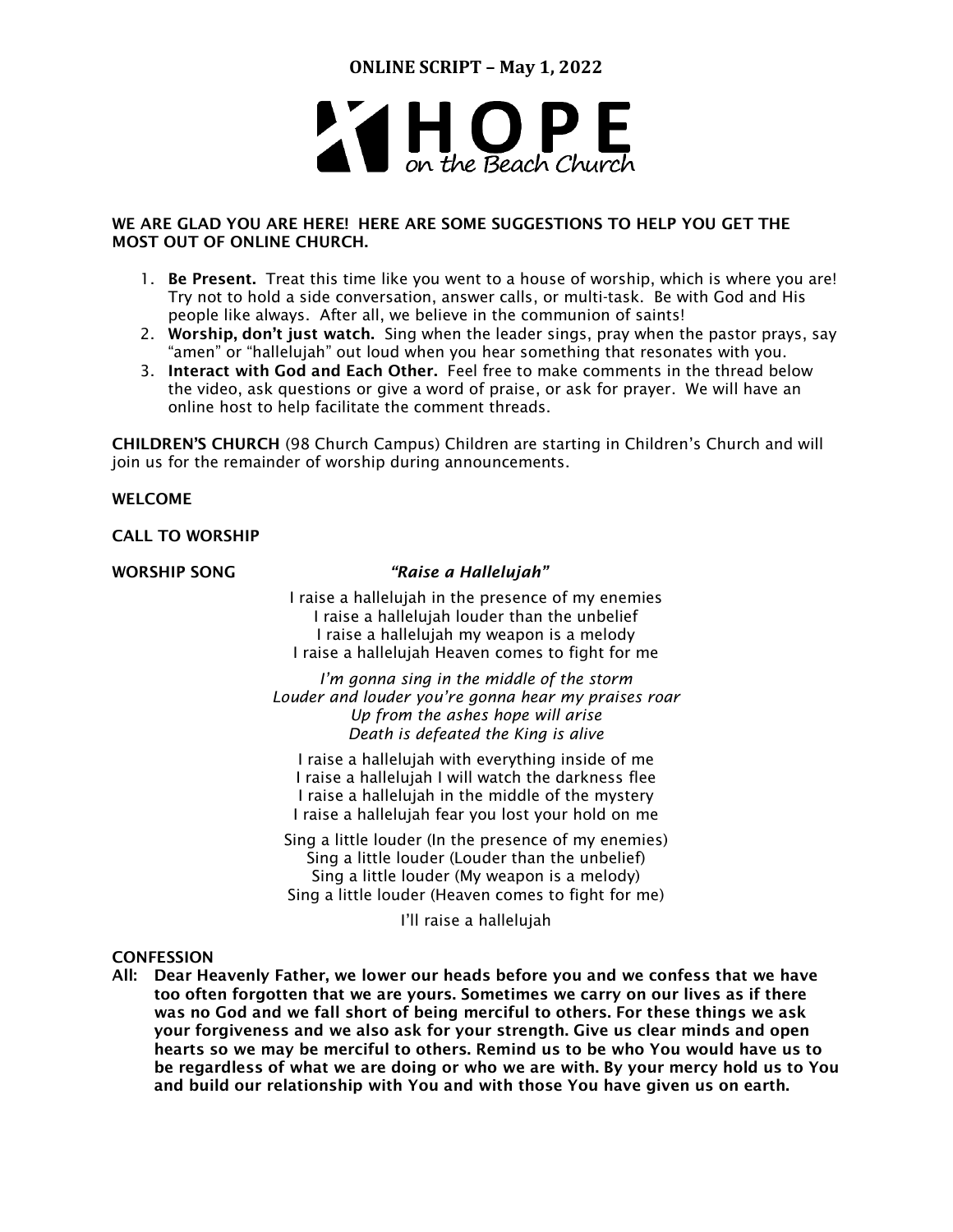#### ABSOLUTION

P: "Our heavenly Father, in His infinite mercy, has sent His only Son into the world for Your salvation, and for His sake forgives you all your sins. Therefore, by the authority of Jesus Christ and in His name, I declare to you as a called ordained Pastor that your sins are forgiven, in the name of the Father, and of the Son, and of the Holy Spirit. Amen."

ALL: Amen.

# WORSHIP SONG *"House of Worship"*

This is a house of worship this is a place of praise Where every demon trembles where we proclaim Your name

This is a house of healing our hearts are full of faith You have our full attention You have the final say

> *Come alive in the name of Jesus Come alive in the name of Jesus This is a house of miracles We bring everything to the feet of Jesus Everything in the name of Jesus This is a house of miracles*

*There's resurrection power Your blood runs through our veins Your Kingdom triumphs over even the coldest grave*

*I still believe You're moving I still believe You're speaking God I believe You're working all things for good I fix my eyes on Heaven God I receive Your vision God I believe You're working all things for good*

# SERMON: "GOD IS HOPE WHEN YOU'RE HURTING" Pastor Jason Scheler

I remember my affliction and my wandering, the bitterness and the gall.  $^{20}$  well remember them, and my soul is downcast within me. <sup>21</sup>Yet this I call to mind and therefore I have hope... (Lamentations 3:19-21 NIV)

# MEMORY VERSE

The faithful love of the LORD never ends! <u>His mercies never cease</u>. <sup>23</sup>Great is his faithfulness; <u>his</u> mercies begin afresh each morning. (Lamentations 3:22-23 NLT)

# 1. THREE ATTRIBUTES OF GOD

- A. JUSTICE: WHEN YOU GET WHAT YOU DESERVE
- B. GRACE: WHEN YOU GET WHAT YOU DON'T DESERVE
- C. MERCY: WHEN YOU DON'T GET WHAT YOU DO DESERVE

#### WE WANT JUSTICE FOR OTHER PEOPLE, BUT WE TEND TO WANT MERCY FOR OURSELVES.

Once you were <u>dead because of your disobedience and your many sins</u>. <sup>2</sup>You used to live in sin, just like the rest of the world, obeying the devil  $\ldots$  <sup>3</sup>All of us used to live that way, following the passionate desires and inclinations of our sinful nature. By our very nature we were subject to God's anger, just like everyone else. (Ephesians 2:1-3 NLT)

#### 2. HOW CAN A LOVING GOD BE ANGRY?

But God is so rich in mercy, and he loved us so much, <sup>s</sup>that even though we were dead because of our sins, he gave us life when he raised Christ from the dead. … (Ephesians 2:4-5 NLT)

- A. THANK GOD BECAUSE HE IS NOT ALWAYS FAIR.
- B. RICH IN MERCY (Eleos) PRESENT TENSE, CONTINUAL STATE OF UNENDING MERCY. "… Let us fall into the hands of the LORD, for his mercy is great; but do not let me fall into human hands." (2 Samuel 24:14 NIV)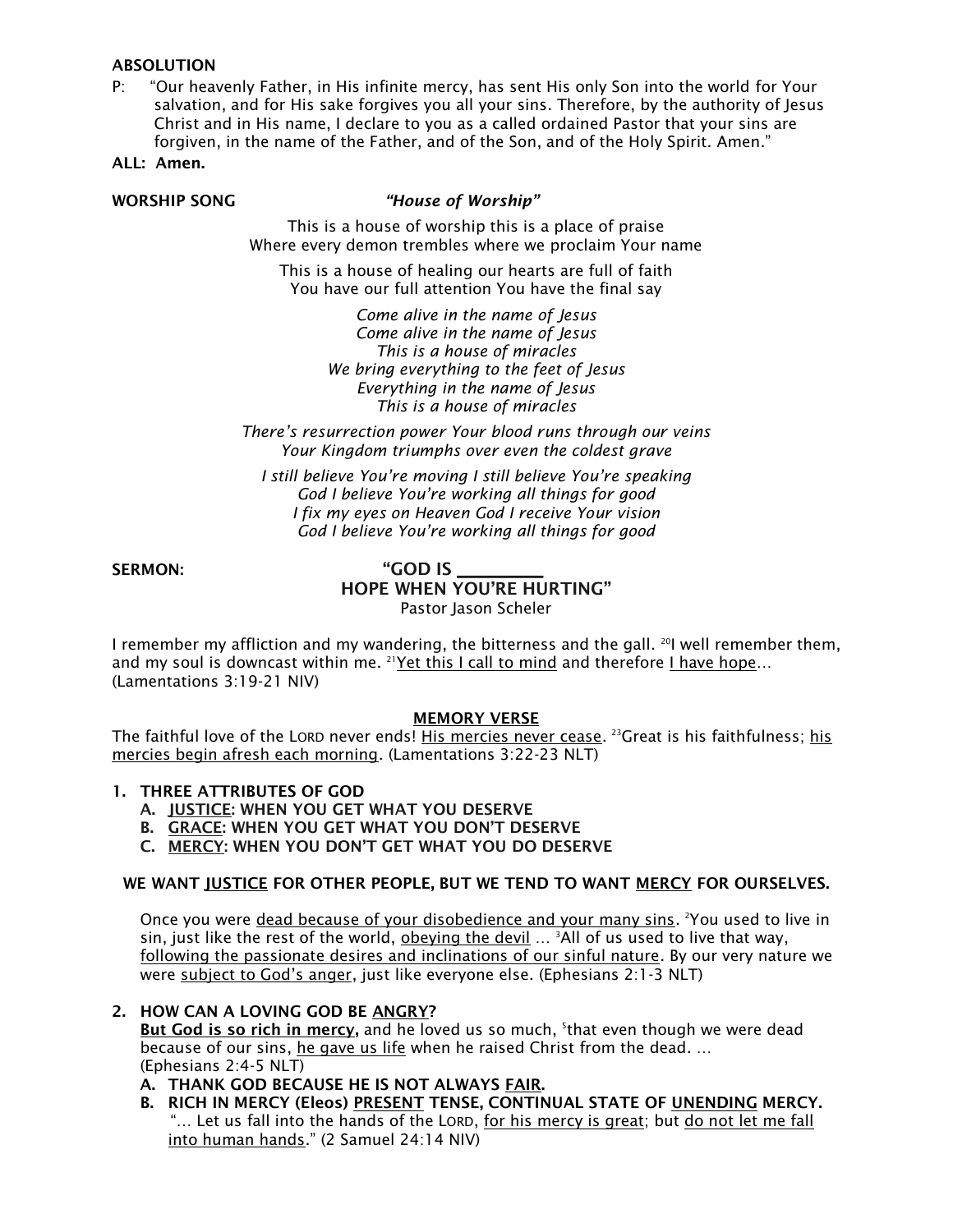# 3. GOD MAY HAVE MERCY BUT SO MANY PEOPLE WON'T!

# 4. MAKE ROOM FOR MERCY!

… Mercy triumphs over judgment. (James 2:13 NIV)

… in view of God's mercy, to offer your bodies as a living sacrifice, holy and pleasing to God—this is your true and proper worship. (Romans 12:1 NIV)

The faithful love of the LORD never ends! <u>His mercies never cease</u>. <sup>23</sup>Great is his faithfulness; his mercies begin afresh each morning. (Lamentations 3:22-23 NLT)

#### GOING DEEPER IN THE HOME

- 1. Read 2 Samuel 24:14. Talk about how it feels to fall into God's hands instead of the hands of people.
- 2. How could God's mercy bring you hope when you're hurting?
- 3. Share about a time when you didn't get what you deserved—when you received mercy. How did that experience impact your faith?

# LORD'S PRAYER

Our Father who art in heaven, hallowed be thy name, thy kingdom come, thy will be done on earth as it is in heaven. Give us this day our daily bread; and forgive us our trespasses as we forgive those who trespass against us and lead us not into temptation, but deliver us from evil. For thine is the kingdom and the power and the glory forever and ever. Amen.

## ANNOUNCEMENTS/OFFERING:

Give online at [www.hopeonthebeach.com](http://www.hopeonthebeach.com/) Text to Give at (850) 990-4325 Schedule free bill pay through your local bank. Mail your tithe/offering to: Hope on the Beach Church 3834 US Hwy 98 West Santa Rosa Beach, FL 32459 Drop off an offering on Monday between 10:00am and 2:00pm



# NEXT STEPS:

Please fill out a Connection Card online by using this link: <https://hopeonthebeach.breezechms.com/form/ConnectionCard>

Follow us on Facebook to find worship, prayers, and devotions all week long. Subscribe to our YouTube channel as well!

#### Connect to Your Church Dinner, Tue., May  $3^{rd}$  @ 6:00 pm at 98 Campus

This is a dinner & discussion night designed to help new people learn more about Hope on the Beach Church and connect with others. Please contact Kristie at kristie@hopeonthebeach.com if you plan to attend.

#### Hope Men of IRON Breakfast, Sat., May 7<sup>th</sup> @ 9:00 am at 98 Campus

All men are invited to join our free monthly breakfast. You will enjoy a great time of fellowship and awesome food. Please contact Pat Alexander at (832) 206-6270.

#### Youth Group Bake Sale, Sunday, May 8 th at all worship venues

Let the Youth of Hope on the Beach Church do your Mother's Day Baking and help them raise money for their trip to the National Youth Gathering in Houston this summer. Cookies, Brownies, Muffins, and More! Preorders are preferred, but they will have some extra treats for those who don't get to preorder. Order forms available from any of our Youth or the Church Office. Pay by cash, checks made payable to "Hope / NYG" or venmo @Tina-Roberson-4 (please note NYG on your venmo transaction). Questions, please text/call Tina Roberson (850) 420-0601 or Angela Cline (407) 687- 1246. Not a sweet eater? There will be other opportunities to support our Youth in May by providing snacks and drinks for the car trip and hotel.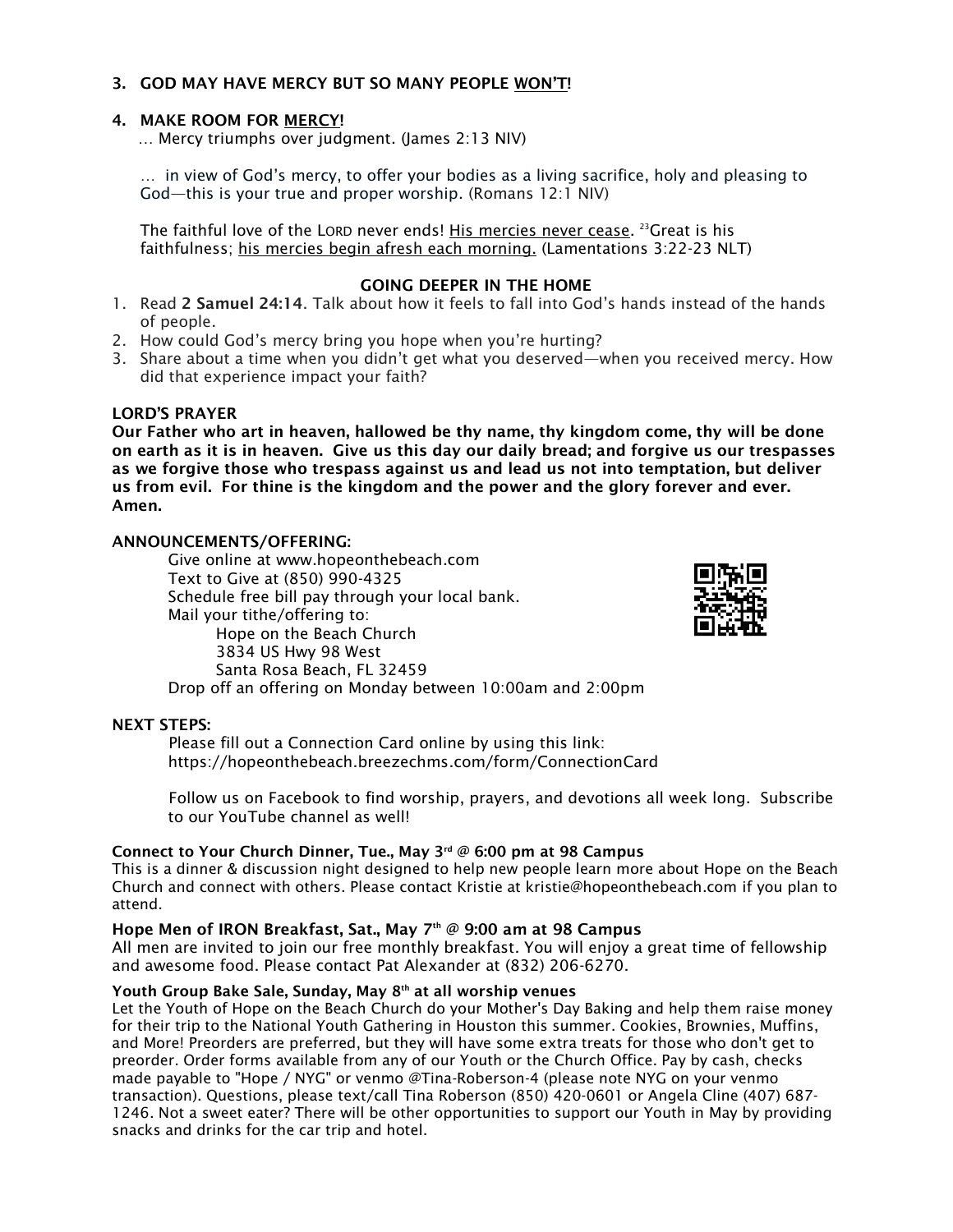## Wahoos Baseball Game, Friday, May 13 th @ 6:30 pm in Pensacola

Hope has 60 tickets for the Wahoo's Baseball game. Tickets are \$42 (includes 3-meat meal at park) and free transportation is available on a 60-passenger tour bus which will leave from the church. Please contact Tim Donley at [donleyt@msn.com](mailto:donleyt@msn.com) if you plan to attend or have questions. Payment for tickets should be separate from your offering.

# Growth Track, Sundays May 15<sup>th</sup> and May 22<sup>nd</sup> @ 12:30 pm in the Bistro at 98 Church Campus

These classes are designed to help you grow in your connection to Jesus, His Family, and His Mission. Completion of the classes will prepare you to be a participating member of Hope on the Beach Church. Classes will provide time for all questions. Lunch will be provided. Please contact Kristie at kristie@hopeonthebeach.com if you plan to attend.

#### Storage for Grill & Trailer Needed

We need somewhere to store our church BBQ grill on its trailer. If anyone has a space for it please call the church office. Thank you.

#### Love your church? Have a special talent you'd be willing to share?

Our properties manager would welcome help with sheetrock repairs, painting, shelving installations, miscellaneous other odds and ends. If interested, please email propertiesmanager@hopeonthebeach.com

## Women of Hope Monthly Donation: Hope's Youth Group

Three of our high school youth will be joining 19,000 other youth in Houston, Texas, this July for the National Youth Gathering. For the month of May you can help support their trip by donating peanut & tree nut free snacks listed below for them to enjoy on the drive or for breakfast in the hotel. Please drop off in the church lobby or at any service.

| <b>Cheezits</b> | Lay's BBQ chips | Hershey Candy Bars & Kisses | Red Doritos  |
|-----------------|-----------------|-----------------------------|--------------|
| Coke            | Big Red Gum     | Snapple Peach Tea           | Sweet Tea    |
| <b>Oreos</b>    | Spearmint Gum   | Flavorblast Goldfish        | Dried Fruit  |
| <b>Crackers</b> | Nutrigrain Bars | Airhead Extremes            | Jerky (mild) |



For more information and details scan the code or go to our online calendar @ hopeonthebeach.com/events

LORD'S SUPPER (Beach and 98 Church Campus Only)

#### BLESSING (98 Church Campus Only)

- P: May the Lord bless you and keep you, the Lord make His face shine on you and be gracious to you. May He look upon you with favor and give you peace.
- A: AMEN

# WORSHIP SONG: *"Goodness of God"*

I love you Lord Oh Your mercy never fails me All my days I've been held in Your hands From the moment that I wake up until I lay my head I will sing of the goodness of God

> *All my life You have been faithful All my life You have been good so good With every breath that I am able I will sing of the goodness of God*

I love Your voice You have led me through the fire In darkest night You are close like no other I've known You as a father I've known You as a friend I have lived in the goodness of God

*Your goodness is running after it's running after me Your goodness is running after it's running after me With my life laid down I'm surrendered now I give You everything Your goodness is running after it's running after me*